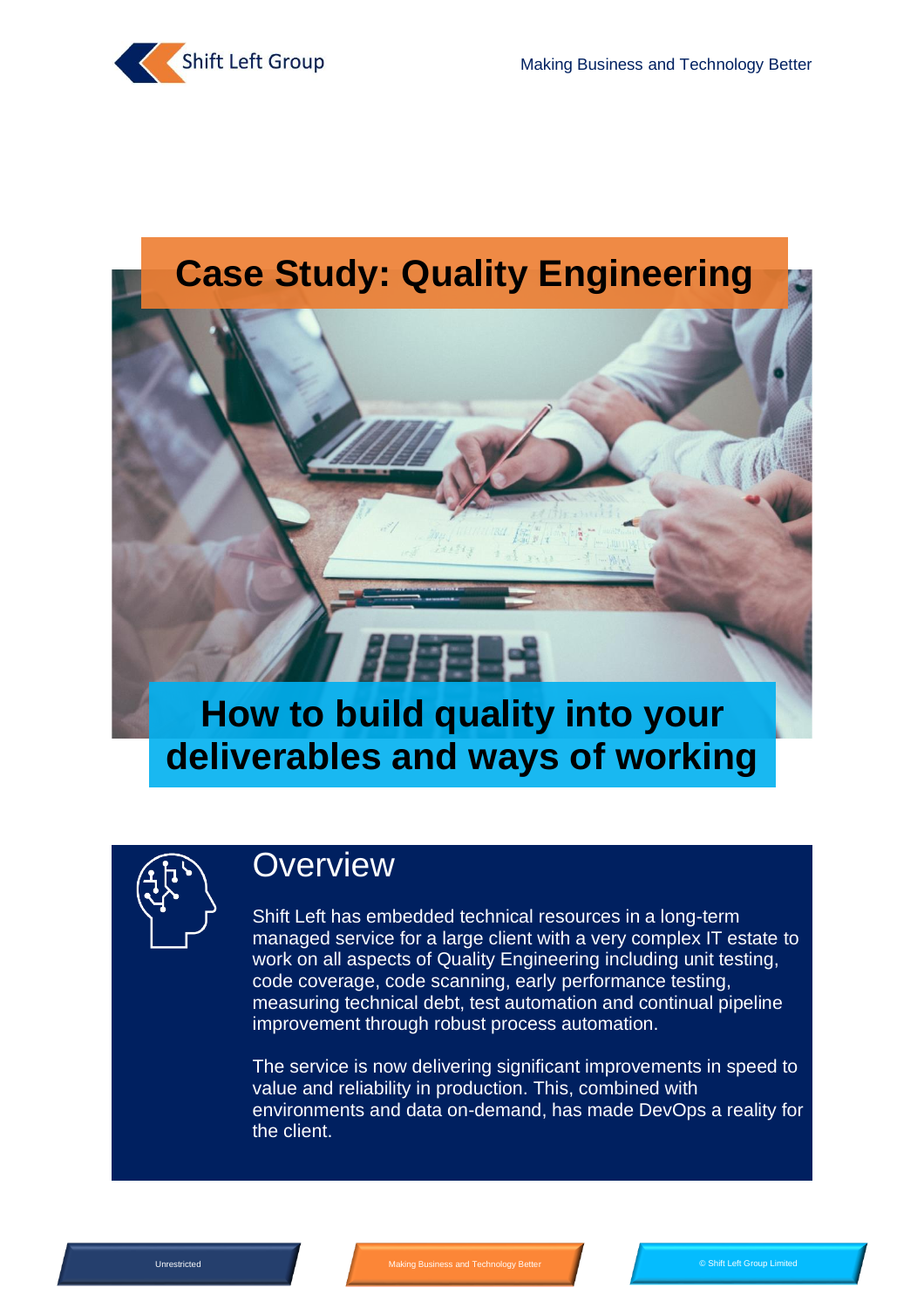

## **Benefits**

The service is driving a wide range of benefits including:

#### **Business Benefits**

- Speed to value
- Confidence to move at pace
- Lower risk of change
- Higher visibility of risk mitigation

#### **Technology Benefits**

- Harnessing the latest technologies to drive testing earlier in the lifecycle
- Able to deliver higher rates of change
- Increased reliability
- Managed technical debt

#### **Time and Cost Benefits**

- Cost savings from production being protected by extensive regression testing
- Time savings from ensuring continuous testing and fast feedback loops



### Process

Creating well engineered software products cannot be done by measuring quality at the end of the development process, it must be the responsibility of everyone involved throughout the whole process. There are many tools and approaches that can be used and these need to be tailored to meet each client's precise needs.

However, there are two fundamentals of quality that everyone needs to understand:

- It is much easier to embed quality in your company's DNA than trying to retrofit it, as fixing problems later in the IT lifecycle is much harder and far more expensive, due to the increased level of inter-dependencies
- Every deliverable and all ways of working can be continually improved, teams should not be shy about radical transparency of the present quality or seeking assistance in making improvements